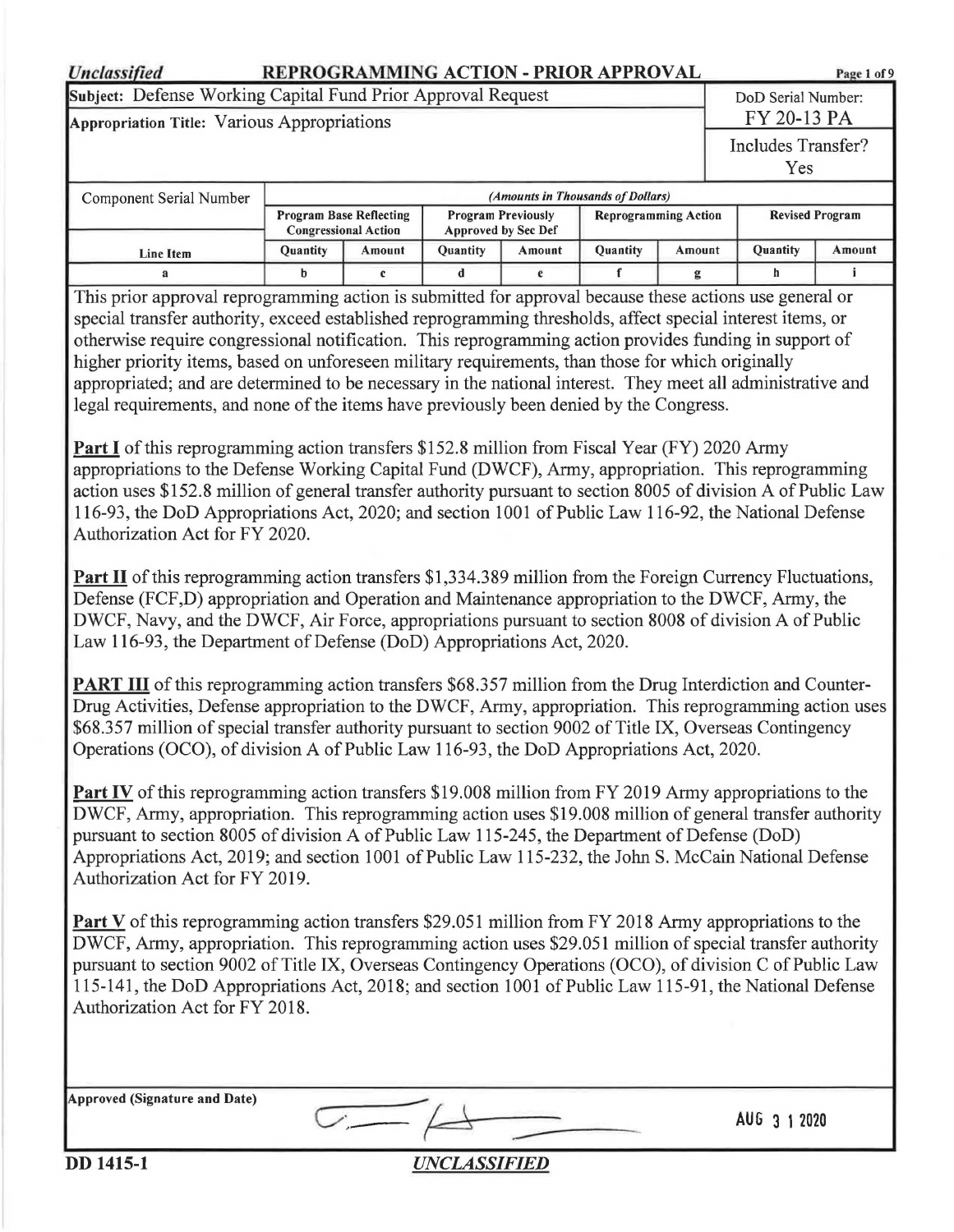| <b>Unclassified</b>                                                                                                                                                                                                                                                                                                                                                                                                                                                                                                                                                                                                                                                                                                                                                                                                                                                                                                                                                                                                                                            |          | REPROGRAMMING ACTION - PRIOR APPROVAL                         |               |                                                         |                                   |                             |                           | Page 2 of 9            |  |
|----------------------------------------------------------------------------------------------------------------------------------------------------------------------------------------------------------------------------------------------------------------------------------------------------------------------------------------------------------------------------------------------------------------------------------------------------------------------------------------------------------------------------------------------------------------------------------------------------------------------------------------------------------------------------------------------------------------------------------------------------------------------------------------------------------------------------------------------------------------------------------------------------------------------------------------------------------------------------------------------------------------------------------------------------------------|----------|---------------------------------------------------------------|---------------|---------------------------------------------------------|-----------------------------------|-----------------------------|---------------------------|------------------------|--|
| Subject: Defense Working Capital Fund Prior Approval Request                                                                                                                                                                                                                                                                                                                                                                                                                                                                                                                                                                                                                                                                                                                                                                                                                                                                                                                                                                                                   |          |                                                               |               |                                                         |                                   |                             | DoD Serial Number:        |                        |  |
| <b>Appropriation Title: Various Appropriations</b>                                                                                                                                                                                                                                                                                                                                                                                                                                                                                                                                                                                                                                                                                                                                                                                                                                                                                                                                                                                                             |          |                                                               |               |                                                         |                                   |                             | FY 20-13 PA               |                        |  |
|                                                                                                                                                                                                                                                                                                                                                                                                                                                                                                                                                                                                                                                                                                                                                                                                                                                                                                                                                                                                                                                                |          |                                                               |               |                                                         |                                   |                             | Includes Transfer?<br>Yes |                        |  |
| <b>Component Serial Number</b>                                                                                                                                                                                                                                                                                                                                                                                                                                                                                                                                                                                                                                                                                                                                                                                                                                                                                                                                                                                                                                 |          |                                                               |               |                                                         | (Amounts in Thousands of Dollars) |                             |                           |                        |  |
|                                                                                                                                                                                                                                                                                                                                                                                                                                                                                                                                                                                                                                                                                                                                                                                                                                                                                                                                                                                                                                                                |          | <b>Program Base Reflecting</b><br><b>Congressional Action</b> |               | <b>Program Previously</b><br><b>Approved by Sec Def</b> |                                   | <b>Reprogramming Action</b> |                           | <b>Revised Program</b> |  |
| <b>Line Item</b>                                                                                                                                                                                                                                                                                                                                                                                                                                                                                                                                                                                                                                                                                                                                                                                                                                                                                                                                                                                                                                               | Quantity | Amount                                                        | Quantity      | Quantity<br>Amount<br><b>Amount</b>                     |                                   |                             | Quantity                  | Amount                 |  |
| a                                                                                                                                                                                                                                                                                                                                                                                                                                                                                                                                                                                                                                                                                                                                                                                                                                                                                                                                                                                                                                                              | b        | $\mathbf c$                                                   | d             | $\mathbf e$                                             | $\mathbf f$                       | g                           | h                         | i                      |  |
| FY 2020 REPROGRAMMING INCREASE:                                                                                                                                                                                                                                                                                                                                                                                                                                                                                                                                                                                                                                                                                                                                                                                                                                                                                                                                                                                                                                |          |                                                               | <b>PART I</b> |                                                         |                                   | $+152,800$                  |                           |                        |  |
| <b>Defense Working Capital Fund, Army, X</b>                                                                                                                                                                                                                                                                                                                                                                                                                                                                                                                                                                                                                                                                                                                                                                                                                                                                                                                                                                                                                   |          |                                                               |               |                                                         |                                   | $+152,800$<br>$+152,800$    |                           |                        |  |
| operations linked to Army's COVID-19 response, and consequently lower revenue. End of July's<br>preliminary cash balance for the Fund is \$709 million below its lower operating limit. Projecting into FY<br>2021, Army will remain significantly below the lower limit and any adjustment made during the fiscal year<br>will have significant readiness impacts. This is a base budget requirement.<br>FY 2020 REPROGRAMMING DECREASES:                                                                                                                                                                                                                                                                                                                                                                                                                                                                                                                                                                                                                     |          |                                                               |               |                                                         |                                   | <u>-152,800</u>             |                           |                        |  |
| <b>Reserve Personnel, Army, 20/20</b><br><b>Budget Activity 01: Reserve Component Training and Support</b>                                                                                                                                                                                                                                                                                                                                                                                                                                                                                                                                                                                                                                                                                                                                                                                                                                                                                                                                                     |          |                                                               |               | <u>-79,200</u>                                          |                                   |                             |                           |                        |  |
|                                                                                                                                                                                                                                                                                                                                                                                                                                                                                                                                                                                                                                                                                                                                                                                                                                                                                                                                                                                                                                                                |          | 4,963,411                                                     |               | 4,887,211                                               |                                   | $-79,200$                   |                           | 4,808,011              |  |
| Explanation: Funds are available due to DoD COVID-19 Stop Movement Order from the following:<br>\$-15.0 million from disrupted mandatory and collective training events. This is base budget funding.<br>\$-11.0 million from reduced attendance at military schools for leader development, initial skills and<br>proficiency training. This is base budget funding.<br>\$-20.5 million from reduced participation in Command Staff, exercises and management support<br>training events. This is base budget funding.<br>\$-15.0 million from Army Reserve's hindered ability to offer Officer retention bonuses to Soldiers<br>during drill who meet eligibility requirements. This is base budget funding.<br>\$-17.7 million due to fewer enlisted soldiers who transitioned from the Active Component or Individual<br>Ready Reserve participating in the Affiliation Bonus program. Troop Program Unit soldiers are<br>reenlisting for shorter periods (two or three months) rather than the projected 12-month period. This is<br>base budget funding. |          |                                                               |               |                                                         |                                   |                             |                           |                        |  |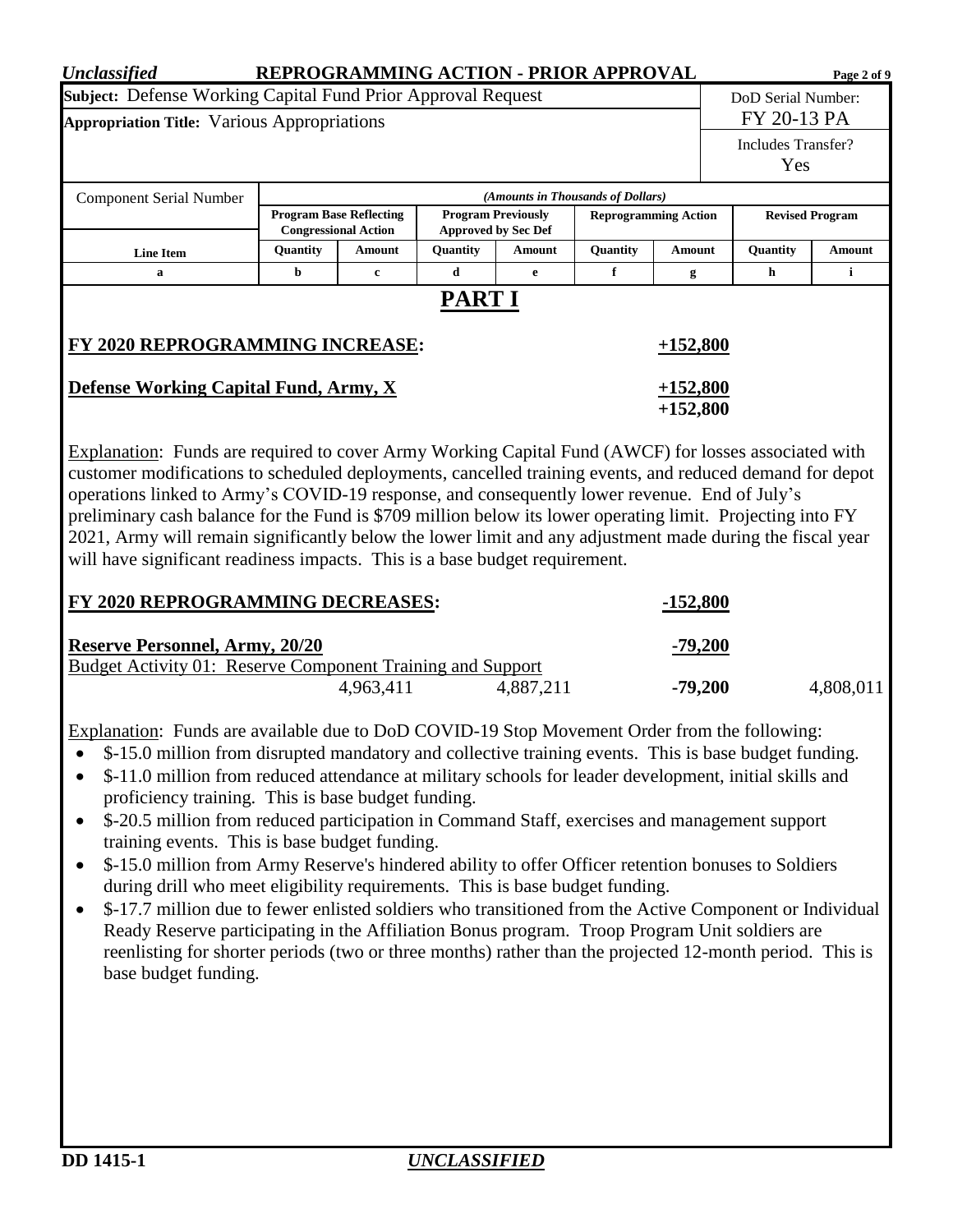| <b>Unclassified</b>                                                                                                                                                                                                                                                                                                                                                                                                                     |                                                           |                                                               |                |                                                         | REPROGRAMMING ACTION - PRIOR APPROVAL |                             |                    |                        | Page 3 of 9 |  |
|-----------------------------------------------------------------------------------------------------------------------------------------------------------------------------------------------------------------------------------------------------------------------------------------------------------------------------------------------------------------------------------------------------------------------------------------|-----------------------------------------------------------|---------------------------------------------------------------|----------------|---------------------------------------------------------|---------------------------------------|-----------------------------|--------------------|------------------------|-------------|--|
| Subject: Defense Working Capital Fund Prior Approval Request                                                                                                                                                                                                                                                                                                                                                                            |                                                           |                                                               |                |                                                         |                                       |                             | DoD Serial Number: |                        |             |  |
| <b>Appropriation Title: Various Appropriations</b>                                                                                                                                                                                                                                                                                                                                                                                      |                                                           |                                                               |                |                                                         |                                       |                             | FY 20-13 PA        |                        |             |  |
|                                                                                                                                                                                                                                                                                                                                                                                                                                         |                                                           |                                                               |                |                                                         |                                       |                             | Includes Transfer? |                        |             |  |
|                                                                                                                                                                                                                                                                                                                                                                                                                                         |                                                           |                                                               |                |                                                         |                                       |                             |                    | Yes                    |             |  |
| <b>Component Serial Number</b>                                                                                                                                                                                                                                                                                                                                                                                                          |                                                           |                                                               |                |                                                         | (Amounts in Thousands of Dollars)     |                             |                    |                        |             |  |
|                                                                                                                                                                                                                                                                                                                                                                                                                                         |                                                           | <b>Program Base Reflecting</b><br><b>Congressional Action</b> |                | <b>Program Previously</b><br><b>Approved by Sec Def</b> |                                       | <b>Reprogramming Action</b> |                    | <b>Revised Program</b> |             |  |
| <b>Line Item</b>                                                                                                                                                                                                                                                                                                                                                                                                                        | Quantity                                                  | Amount                                                        | Quantity       | Amount                                                  | Quantity                              | Amount                      |                    | Quantity               | Amount      |  |
| a                                                                                                                                                                                                                                                                                                                                                                                                                                       | b                                                         | $\mathbf{c}$                                                  | $\mathbf d$    | e                                                       | f                                     | g                           |                    | h                      | i           |  |
|                                                                                                                                                                                                                                                                                                                                                                                                                                         | <b>National Guard Personnel, Army, 20/20</b><br>$-73,600$ |                                                               |                |                                                         |                                       |                             |                    |                        |             |  |
| <b>Budget Activity 01: Reserve Component Training and Support</b>                                                                                                                                                                                                                                                                                                                                                                       |                                                           |                                                               |                |                                                         |                                       |                             |                    |                        |             |  |
|                                                                                                                                                                                                                                                                                                                                                                                                                                         |                                                           | 9,342,922                                                     |                | 9,330,922                                               |                                       | $-73,600$                   |                    |                        | 9,257,322   |  |
| Management Agency (FEMA) mission assignments for over four months and were not otherwise available<br>for budgeted training and operations. This is base budget funding.                                                                                                                                                                                                                                                                |                                                           |                                                               | <b>PART II</b> |                                                         |                                       |                             |                    |                        |             |  |
| FY 2020 REPROGRAMMING INCREASES:                                                                                                                                                                                                                                                                                                                                                                                                        |                                                           |                                                               |                |                                                         |                                       | $+1,334,389$                |                    |                        |             |  |
| <b>Defense Working Capital Fund, Army, X</b>                                                                                                                                                                                                                                                                                                                                                                                            |                                                           |                                                               |                | $+322,889$<br>$+322,889$                                |                                       |                             |                    |                        |             |  |
| Explanation: Funds are required to cover AWCF for losses associated with customer modifications to<br>scheduled deployments, cancelled training events, and reduced demand for depot operations linked to Army's<br>COVID-19 response, and consequently lower revenue. End of July's preliminary cash balance for the Fund<br>is \$709 million below its lower operating limit. Projecting into FY 2021, Army will remain significantly |                                                           |                                                               |                |                                                         |                                       |                             |                    |                        |             |  |

| <b>Defense Working Capital Fund, Navy, X</b> | $+731,000$ |
|----------------------------------------------|------------|
|                                              | $+731,000$ |

Explanation: Funds are required for the Navy Working Capital Fund (NWCF) to mitigate a \$731 million shortfall in cash balances to meet operational disbursement requirements and ensure solvency of the fund. The Fiscal Year (FY) 2020 NWCF cash position continues to reflect the impact of a FY 2019 pay raise enacted at higher than budgeted levels, as well as increased FY 2020 expenses, including expenses related to pay and the COVID-19 pandemic. Additionally, the transition of the Facilities Engineering Command from NWCF to the general fund negatively impacts NWCF cash due to ongoing residual outlays at levels greater than anticipated. This is a base budget requirement.

below the lower limit and any adjustment made during the fiscal year will have significant readiness impacts.

This is a base budget requirement.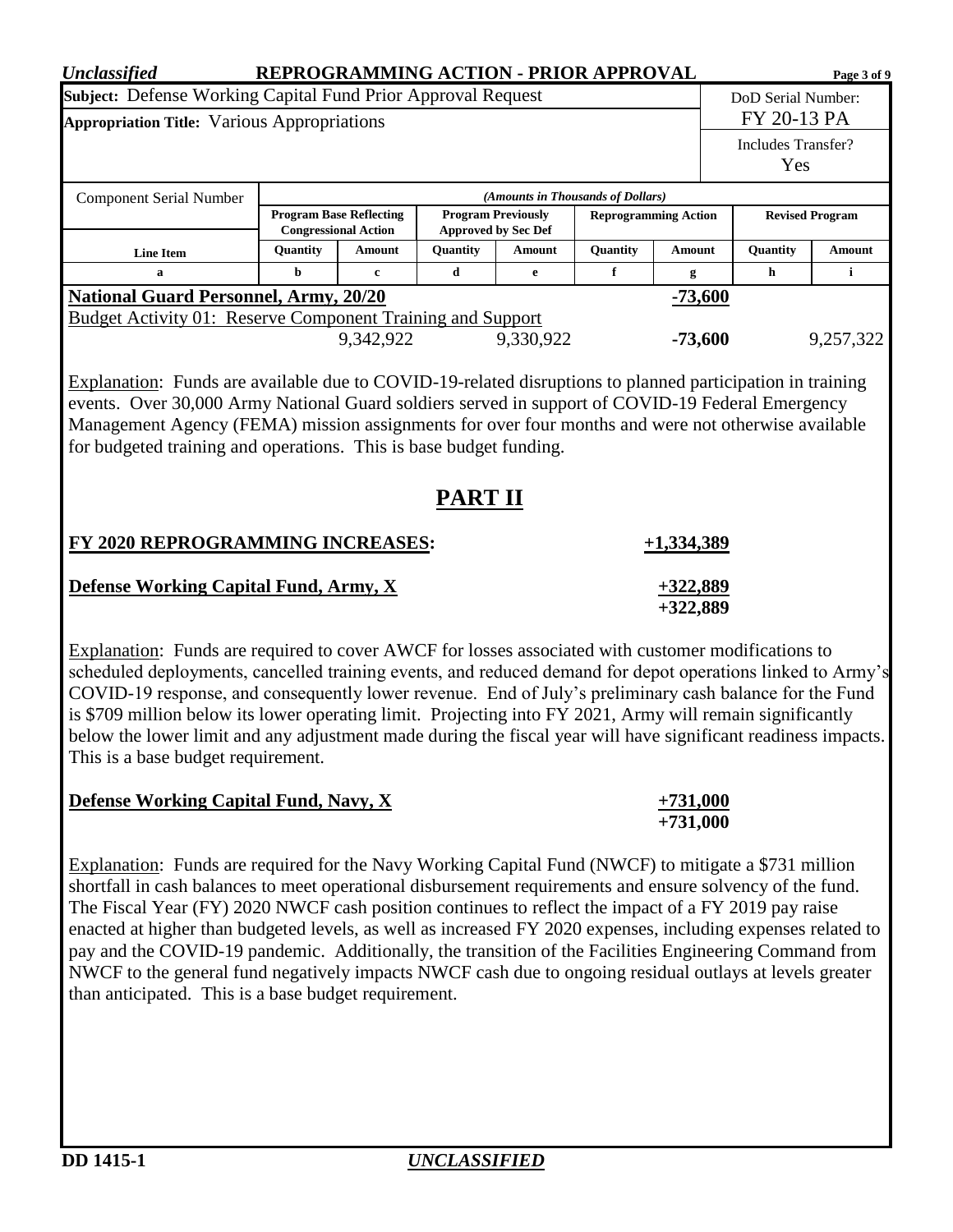| Subject: Defense Working Capital Fund Prior Approval Request<br>DoD Serial Number:<br>FY 20-13 PA<br>Appropriation Title: Various Appropriations<br>Includes Transfer?<br>Yes<br>(Amounts in Thousands of Dollars)<br><b>Component Serial Number</b><br><b>Program Base Reflecting</b><br><b>Program Previously</b><br><b>Revised Program</b><br><b>Reprogramming Action</b><br><b>Approved by Sec Def</b><br><b>Congressional Action</b><br><b>Ouantity</b><br>Quantity<br>Quantity<br>Quantity<br>Amount<br><b>Amount</b><br>Amount<br>Amount<br><b>Line Item</b><br>d<br>f<br>i<br>b<br>h<br>$\mathbf a$<br>$\mathbf c$<br>e<br>g<br>Defense Working Capital Fund, Air Force, X<br>$+280,500$<br>$+280,500$<br>Explanation: Funds are required for the Air Force Working Capital Fund (AFWCF) to mitigate a<br>\$281 million shortfall in cash balances necessary to meet operational disbursement requirements and ensure<br>solvency of the fund. Non-COVID impacts arose from soft demand in Supply Management activities<br>resulting in less revenue than forecast. COVID-19-related impacts include lower than planned demand and<br>consequentially lower revenue for Industrial Operations activities accompanied by increased expenses,<br>including employee leave (incurring cost while not generating revenue). This is a base budget requirement.<br>FY 2020 REPROGRAMMING DECREASES:<br><u>-1,334,389</u><br><b>Foreign Currency Fluctuations, Defense</b><br><u>-945,000</u><br>970,000<br>970,000<br>$-945,000$<br>25,000<br>Explanation: Funds are available because of lower than estimated foreign currency losses resulting from<br>the increase in the value of the U.S. dollar compared to foreign currency execution rates. Section 8008 of the<br>Department of Defense Appropriations Act, 2020 authorizes the Department to transfer amounts from the<br>FCF,D appropriation to DWCF to maintain amounts necessary for cash disbursements.<br><b>Defense Working Capital Fund, Defense, X</b><br><u>-241,000</u><br>Defense Logistics Agency (DLA)<br>-241,000<br>Explanation: Funds are available because of lower than estimated fuel purchase costs. The fuel market<br>downturn associated with the Russia and Saudi Arabia pricing competition in the spring of FY 2020,<br>combined with the reduced global demand due to COVID-19, resulted in lower than anticipated fuel prices.<br>Section 8008 of the Department of Defense Appropriations Act, 2020 provides that balances in a DWCF may<br>be maintained only in such amounts as are necessary at any time for cash disbursements to be made from<br>such funds. Provided further, that transfers may be made between DWCF. This is base budget funding.<br>Defense Health Program, 20/20<br><u>-127,500</u><br><b>Budget Activity 01: Operation and Maintenance</b><br>34,744,157<br>34,744,157<br>$-127,500$<br>34,616,657<br>Explanation: Funds are available from the Private Sector Care budget activity group due to lower than<br>expected health care costs. Starting in April 2020, there was a substantial decline in Private Sector Care | <b>Unclassified</b> |  |  | REPROGRAMMING ACTION - PRIOR APPROVAL |  |  |  |  | Page 4 of 9 |  |  |
|-----------------------------------------------------------------------------------------------------------------------------------------------------------------------------------------------------------------------------------------------------------------------------------------------------------------------------------------------------------------------------------------------------------------------------------------------------------------------------------------------------------------------------------------------------------------------------------------------------------------------------------------------------------------------------------------------------------------------------------------------------------------------------------------------------------------------------------------------------------------------------------------------------------------------------------------------------------------------------------------------------------------------------------------------------------------------------------------------------------------------------------------------------------------------------------------------------------------------------------------------------------------------------------------------------------------------------------------------------------------------------------------------------------------------------------------------------------------------------------------------------------------------------------------------------------------------------------------------------------------------------------------------------------------------------------------------------------------------------------------------------------------------------------------------------------------------------------------------------------------------------------------------------------------------------------------------------------------------------------------------------------------------------------------------------------------------------------------------------------------------------------------------------------------------------------------------------------------------------------------------------------------------------------------------------------------------------------------------------------------------------------------------------------------------------------------------------------------------------------------------------------------------------------------------------------------------------------------------------------------------------------------------------------------------------------------------------------------------------------------------------------------------------------------------------------------------------------------------------------------------------------------------------------------------------------------------------------------------------------------------------------------------------------------------------------------------------------------------------------------------------------------------|---------------------|--|--|---------------------------------------|--|--|--|--|-------------|--|--|
|                                                                                                                                                                                                                                                                                                                                                                                                                                                                                                                                                                                                                                                                                                                                                                                                                                                                                                                                                                                                                                                                                                                                                                                                                                                                                                                                                                                                                                                                                                                                                                                                                                                                                                                                                                                                                                                                                                                                                                                                                                                                                                                                                                                                                                                                                                                                                                                                                                                                                                                                                                                                                                                                                                                                                                                                                                                                                                                                                                                                                                                                                                                                               |                     |  |  |                                       |  |  |  |  |             |  |  |
|                                                                                                                                                                                                                                                                                                                                                                                                                                                                                                                                                                                                                                                                                                                                                                                                                                                                                                                                                                                                                                                                                                                                                                                                                                                                                                                                                                                                                                                                                                                                                                                                                                                                                                                                                                                                                                                                                                                                                                                                                                                                                                                                                                                                                                                                                                                                                                                                                                                                                                                                                                                                                                                                                                                                                                                                                                                                                                                                                                                                                                                                                                                                               |                     |  |  |                                       |  |  |  |  |             |  |  |
|                                                                                                                                                                                                                                                                                                                                                                                                                                                                                                                                                                                                                                                                                                                                                                                                                                                                                                                                                                                                                                                                                                                                                                                                                                                                                                                                                                                                                                                                                                                                                                                                                                                                                                                                                                                                                                                                                                                                                                                                                                                                                                                                                                                                                                                                                                                                                                                                                                                                                                                                                                                                                                                                                                                                                                                                                                                                                                                                                                                                                                                                                                                                               |                     |  |  |                                       |  |  |  |  |             |  |  |
|                                                                                                                                                                                                                                                                                                                                                                                                                                                                                                                                                                                                                                                                                                                                                                                                                                                                                                                                                                                                                                                                                                                                                                                                                                                                                                                                                                                                                                                                                                                                                                                                                                                                                                                                                                                                                                                                                                                                                                                                                                                                                                                                                                                                                                                                                                                                                                                                                                                                                                                                                                                                                                                                                                                                                                                                                                                                                                                                                                                                                                                                                                                                               |                     |  |  |                                       |  |  |  |  |             |  |  |
|                                                                                                                                                                                                                                                                                                                                                                                                                                                                                                                                                                                                                                                                                                                                                                                                                                                                                                                                                                                                                                                                                                                                                                                                                                                                                                                                                                                                                                                                                                                                                                                                                                                                                                                                                                                                                                                                                                                                                                                                                                                                                                                                                                                                                                                                                                                                                                                                                                                                                                                                                                                                                                                                                                                                                                                                                                                                                                                                                                                                                                                                                                                                               |                     |  |  |                                       |  |  |  |  |             |  |  |
|                                                                                                                                                                                                                                                                                                                                                                                                                                                                                                                                                                                                                                                                                                                                                                                                                                                                                                                                                                                                                                                                                                                                                                                                                                                                                                                                                                                                                                                                                                                                                                                                                                                                                                                                                                                                                                                                                                                                                                                                                                                                                                                                                                                                                                                                                                                                                                                                                                                                                                                                                                                                                                                                                                                                                                                                                                                                                                                                                                                                                                                                                                                                               |                     |  |  |                                       |  |  |  |  |             |  |  |
|                                                                                                                                                                                                                                                                                                                                                                                                                                                                                                                                                                                                                                                                                                                                                                                                                                                                                                                                                                                                                                                                                                                                                                                                                                                                                                                                                                                                                                                                                                                                                                                                                                                                                                                                                                                                                                                                                                                                                                                                                                                                                                                                                                                                                                                                                                                                                                                                                                                                                                                                                                                                                                                                                                                                                                                                                                                                                                                                                                                                                                                                                                                                               |                     |  |  |                                       |  |  |  |  |             |  |  |
|                                                                                                                                                                                                                                                                                                                                                                                                                                                                                                                                                                                                                                                                                                                                                                                                                                                                                                                                                                                                                                                                                                                                                                                                                                                                                                                                                                                                                                                                                                                                                                                                                                                                                                                                                                                                                                                                                                                                                                                                                                                                                                                                                                                                                                                                                                                                                                                                                                                                                                                                                                                                                                                                                                                                                                                                                                                                                                                                                                                                                                                                                                                                               |                     |  |  |                                       |  |  |  |  |             |  |  |
|                                                                                                                                                                                                                                                                                                                                                                                                                                                                                                                                                                                                                                                                                                                                                                                                                                                                                                                                                                                                                                                                                                                                                                                                                                                                                                                                                                                                                                                                                                                                                                                                                                                                                                                                                                                                                                                                                                                                                                                                                                                                                                                                                                                                                                                                                                                                                                                                                                                                                                                                                                                                                                                                                                                                                                                                                                                                                                                                                                                                                                                                                                                                               |                     |  |  |                                       |  |  |  |  |             |  |  |
|                                                                                                                                                                                                                                                                                                                                                                                                                                                                                                                                                                                                                                                                                                                                                                                                                                                                                                                                                                                                                                                                                                                                                                                                                                                                                                                                                                                                                                                                                                                                                                                                                                                                                                                                                                                                                                                                                                                                                                                                                                                                                                                                                                                                                                                                                                                                                                                                                                                                                                                                                                                                                                                                                                                                                                                                                                                                                                                                                                                                                                                                                                                                               |                     |  |  |                                       |  |  |  |  |             |  |  |
|                                                                                                                                                                                                                                                                                                                                                                                                                                                                                                                                                                                                                                                                                                                                                                                                                                                                                                                                                                                                                                                                                                                                                                                                                                                                                                                                                                                                                                                                                                                                                                                                                                                                                                                                                                                                                                                                                                                                                                                                                                                                                                                                                                                                                                                                                                                                                                                                                                                                                                                                                                                                                                                                                                                                                                                                                                                                                                                                                                                                                                                                                                                                               |                     |  |  |                                       |  |  |  |  |             |  |  |
|                                                                                                                                                                                                                                                                                                                                                                                                                                                                                                                                                                                                                                                                                                                                                                                                                                                                                                                                                                                                                                                                                                                                                                                                                                                                                                                                                                                                                                                                                                                                                                                                                                                                                                                                                                                                                                                                                                                                                                                                                                                                                                                                                                                                                                                                                                                                                                                                                                                                                                                                                                                                                                                                                                                                                                                                                                                                                                                                                                                                                                                                                                                                               |                     |  |  |                                       |  |  |  |  |             |  |  |
|                                                                                                                                                                                                                                                                                                                                                                                                                                                                                                                                                                                                                                                                                                                                                                                                                                                                                                                                                                                                                                                                                                                                                                                                                                                                                                                                                                                                                                                                                                                                                                                                                                                                                                                                                                                                                                                                                                                                                                                                                                                                                                                                                                                                                                                                                                                                                                                                                                                                                                                                                                                                                                                                                                                                                                                                                                                                                                                                                                                                                                                                                                                                               |                     |  |  |                                       |  |  |  |  |             |  |  |
|                                                                                                                                                                                                                                                                                                                                                                                                                                                                                                                                                                                                                                                                                                                                                                                                                                                                                                                                                                                                                                                                                                                                                                                                                                                                                                                                                                                                                                                                                                                                                                                                                                                                                                                                                                                                                                                                                                                                                                                                                                                                                                                                                                                                                                                                                                                                                                                                                                                                                                                                                                                                                                                                                                                                                                                                                                                                                                                                                                                                                                                                                                                                               |                     |  |  |                                       |  |  |  |  |             |  |  |
|                                                                                                                                                                                                                                                                                                                                                                                                                                                                                                                                                                                                                                                                                                                                                                                                                                                                                                                                                                                                                                                                                                                                                                                                                                                                                                                                                                                                                                                                                                                                                                                                                                                                                                                                                                                                                                                                                                                                                                                                                                                                                                                                                                                                                                                                                                                                                                                                                                                                                                                                                                                                                                                                                                                                                                                                                                                                                                                                                                                                                                                                                                                                               |                     |  |  |                                       |  |  |  |  |             |  |  |
|                                                                                                                                                                                                                                                                                                                                                                                                                                                                                                                                                                                                                                                                                                                                                                                                                                                                                                                                                                                                                                                                                                                                                                                                                                                                                                                                                                                                                                                                                                                                                                                                                                                                                                                                                                                                                                                                                                                                                                                                                                                                                                                                                                                                                                                                                                                                                                                                                                                                                                                                                                                                                                                                                                                                                                                                                                                                                                                                                                                                                                                                                                                                               |                     |  |  |                                       |  |  |  |  |             |  |  |
|                                                                                                                                                                                                                                                                                                                                                                                                                                                                                                                                                                                                                                                                                                                                                                                                                                                                                                                                                                                                                                                                                                                                                                                                                                                                                                                                                                                                                                                                                                                                                                                                                                                                                                                                                                                                                                                                                                                                                                                                                                                                                                                                                                                                                                                                                                                                                                                                                                                                                                                                                                                                                                                                                                                                                                                                                                                                                                                                                                                                                                                                                                                                               |                     |  |  |                                       |  |  |  |  |             |  |  |
|                                                                                                                                                                                                                                                                                                                                                                                                                                                                                                                                                                                                                                                                                                                                                                                                                                                                                                                                                                                                                                                                                                                                                                                                                                                                                                                                                                                                                                                                                                                                                                                                                                                                                                                                                                                                                                                                                                                                                                                                                                                                                                                                                                                                                                                                                                                                                                                                                                                                                                                                                                                                                                                                                                                                                                                                                                                                                                                                                                                                                                                                                                                                               |                     |  |  |                                       |  |  |  |  |             |  |  |
|                                                                                                                                                                                                                                                                                                                                                                                                                                                                                                                                                                                                                                                                                                                                                                                                                                                                                                                                                                                                                                                                                                                                                                                                                                                                                                                                                                                                                                                                                                                                                                                                                                                                                                                                                                                                                                                                                                                                                                                                                                                                                                                                                                                                                                                                                                                                                                                                                                                                                                                                                                                                                                                                                                                                                                                                                                                                                                                                                                                                                                                                                                                                               |                     |  |  |                                       |  |  |  |  |             |  |  |
|                                                                                                                                                                                                                                                                                                                                                                                                                                                                                                                                                                                                                                                                                                                                                                                                                                                                                                                                                                                                                                                                                                                                                                                                                                                                                                                                                                                                                                                                                                                                                                                                                                                                                                                                                                                                                                                                                                                                                                                                                                                                                                                                                                                                                                                                                                                                                                                                                                                                                                                                                                                                                                                                                                                                                                                                                                                                                                                                                                                                                                                                                                                                               |                     |  |  |                                       |  |  |  |  |             |  |  |
|                                                                                                                                                                                                                                                                                                                                                                                                                                                                                                                                                                                                                                                                                                                                                                                                                                                                                                                                                                                                                                                                                                                                                                                                                                                                                                                                                                                                                                                                                                                                                                                                                                                                                                                                                                                                                                                                                                                                                                                                                                                                                                                                                                                                                                                                                                                                                                                                                                                                                                                                                                                                                                                                                                                                                                                                                                                                                                                                                                                                                                                                                                                                               |                     |  |  |                                       |  |  |  |  |             |  |  |
|                                                                                                                                                                                                                                                                                                                                                                                                                                                                                                                                                                                                                                                                                                                                                                                                                                                                                                                                                                                                                                                                                                                                                                                                                                                                                                                                                                                                                                                                                                                                                                                                                                                                                                                                                                                                                                                                                                                                                                                                                                                                                                                                                                                                                                                                                                                                                                                                                                                                                                                                                                                                                                                                                                                                                                                                                                                                                                                                                                                                                                                                                                                                               |                     |  |  |                                       |  |  |  |  |             |  |  |
|                                                                                                                                                                                                                                                                                                                                                                                                                                                                                                                                                                                                                                                                                                                                                                                                                                                                                                                                                                                                                                                                                                                                                                                                                                                                                                                                                                                                                                                                                                                                                                                                                                                                                                                                                                                                                                                                                                                                                                                                                                                                                                                                                                                                                                                                                                                                                                                                                                                                                                                                                                                                                                                                                                                                                                                                                                                                                                                                                                                                                                                                                                                                               |                     |  |  |                                       |  |  |  |  |             |  |  |
|                                                                                                                                                                                                                                                                                                                                                                                                                                                                                                                                                                                                                                                                                                                                                                                                                                                                                                                                                                                                                                                                                                                                                                                                                                                                                                                                                                                                                                                                                                                                                                                                                                                                                                                                                                                                                                                                                                                                                                                                                                                                                                                                                                                                                                                                                                                                                                                                                                                                                                                                                                                                                                                                                                                                                                                                                                                                                                                                                                                                                                                                                                                                               |                     |  |  |                                       |  |  |  |  |             |  |  |
|                                                                                                                                                                                                                                                                                                                                                                                                                                                                                                                                                                                                                                                                                                                                                                                                                                                                                                                                                                                                                                                                                                                                                                                                                                                                                                                                                                                                                                                                                                                                                                                                                                                                                                                                                                                                                                                                                                                                                                                                                                                                                                                                                                                                                                                                                                                                                                                                                                                                                                                                                                                                                                                                                                                                                                                                                                                                                                                                                                                                                                                                                                                                               |                     |  |  |                                       |  |  |  |  |             |  |  |
|                                                                                                                                                                                                                                                                                                                                                                                                                                                                                                                                                                                                                                                                                                                                                                                                                                                                                                                                                                                                                                                                                                                                                                                                                                                                                                                                                                                                                                                                                                                                                                                                                                                                                                                                                                                                                                                                                                                                                                                                                                                                                                                                                                                                                                                                                                                                                                                                                                                                                                                                                                                                                                                                                                                                                                                                                                                                                                                                                                                                                                                                                                                                               |                     |  |  |                                       |  |  |  |  |             |  |  |
|                                                                                                                                                                                                                                                                                                                                                                                                                                                                                                                                                                                                                                                                                                                                                                                                                                                                                                                                                                                                                                                                                                                                                                                                                                                                                                                                                                                                                                                                                                                                                                                                                                                                                                                                                                                                                                                                                                                                                                                                                                                                                                                                                                                                                                                                                                                                                                                                                                                                                                                                                                                                                                                                                                                                                                                                                                                                                                                                                                                                                                                                                                                                               |                     |  |  |                                       |  |  |  |  |             |  |  |
|                                                                                                                                                                                                                                                                                                                                                                                                                                                                                                                                                                                                                                                                                                                                                                                                                                                                                                                                                                                                                                                                                                                                                                                                                                                                                                                                                                                                                                                                                                                                                                                                                                                                                                                                                                                                                                                                                                                                                                                                                                                                                                                                                                                                                                                                                                                                                                                                                                                                                                                                                                                                                                                                                                                                                                                                                                                                                                                                                                                                                                                                                                                                               |                     |  |  |                                       |  |  |  |  |             |  |  |
|                                                                                                                                                                                                                                                                                                                                                                                                                                                                                                                                                                                                                                                                                                                                                                                                                                                                                                                                                                                                                                                                                                                                                                                                                                                                                                                                                                                                                                                                                                                                                                                                                                                                                                                                                                                                                                                                                                                                                                                                                                                                                                                                                                                                                                                                                                                                                                                                                                                                                                                                                                                                                                                                                                                                                                                                                                                                                                                                                                                                                                                                                                                                               |                     |  |  |                                       |  |  |  |  |             |  |  |
|                                                                                                                                                                                                                                                                                                                                                                                                                                                                                                                                                                                                                                                                                                                                                                                                                                                                                                                                                                                                                                                                                                                                                                                                                                                                                                                                                                                                                                                                                                                                                                                                                                                                                                                                                                                                                                                                                                                                                                                                                                                                                                                                                                                                                                                                                                                                                                                                                                                                                                                                                                                                                                                                                                                                                                                                                                                                                                                                                                                                                                                                                                                                               |                     |  |  |                                       |  |  |  |  |             |  |  |
|                                                                                                                                                                                                                                                                                                                                                                                                                                                                                                                                                                                                                                                                                                                                                                                                                                                                                                                                                                                                                                                                                                                                                                                                                                                                                                                                                                                                                                                                                                                                                                                                                                                                                                                                                                                                                                                                                                                                                                                                                                                                                                                                                                                                                                                                                                                                                                                                                                                                                                                                                                                                                                                                                                                                                                                                                                                                                                                                                                                                                                                                                                                                               |                     |  |  |                                       |  |  |  |  |             |  |  |
|                                                                                                                                                                                                                                                                                                                                                                                                                                                                                                                                                                                                                                                                                                                                                                                                                                                                                                                                                                                                                                                                                                                                                                                                                                                                                                                                                                                                                                                                                                                                                                                                                                                                                                                                                                                                                                                                                                                                                                                                                                                                                                                                                                                                                                                                                                                                                                                                                                                                                                                                                                                                                                                                                                                                                                                                                                                                                                                                                                                                                                                                                                                                               |                     |  |  |                                       |  |  |  |  |             |  |  |
|                                                                                                                                                                                                                                                                                                                                                                                                                                                                                                                                                                                                                                                                                                                                                                                                                                                                                                                                                                                                                                                                                                                                                                                                                                                                                                                                                                                                                                                                                                                                                                                                                                                                                                                                                                                                                                                                                                                                                                                                                                                                                                                                                                                                                                                                                                                                                                                                                                                                                                                                                                                                                                                                                                                                                                                                                                                                                                                                                                                                                                                                                                                                               |                     |  |  |                                       |  |  |  |  |             |  |  |
|                                                                                                                                                                                                                                                                                                                                                                                                                                                                                                                                                                                                                                                                                                                                                                                                                                                                                                                                                                                                                                                                                                                                                                                                                                                                                                                                                                                                                                                                                                                                                                                                                                                                                                                                                                                                                                                                                                                                                                                                                                                                                                                                                                                                                                                                                                                                                                                                                                                                                                                                                                                                                                                                                                                                                                                                                                                                                                                                                                                                                                                                                                                                               |                     |  |  |                                       |  |  |  |  |             |  |  |
|                                                                                                                                                                                                                                                                                                                                                                                                                                                                                                                                                                                                                                                                                                                                                                                                                                                                                                                                                                                                                                                                                                                                                                                                                                                                                                                                                                                                                                                                                                                                                                                                                                                                                                                                                                                                                                                                                                                                                                                                                                                                                                                                                                                                                                                                                                                                                                                                                                                                                                                                                                                                                                                                                                                                                                                                                                                                                                                                                                                                                                                                                                                                               |                     |  |  |                                       |  |  |  |  |             |  |  |
|                                                                                                                                                                                                                                                                                                                                                                                                                                                                                                                                                                                                                                                                                                                                                                                                                                                                                                                                                                                                                                                                                                                                                                                                                                                                                                                                                                                                                                                                                                                                                                                                                                                                                                                                                                                                                                                                                                                                                                                                                                                                                                                                                                                                                                                                                                                                                                                                                                                                                                                                                                                                                                                                                                                                                                                                                                                                                                                                                                                                                                                                                                                                               |                     |  |  |                                       |  |  |  |  |             |  |  |
|                                                                                                                                                                                                                                                                                                                                                                                                                                                                                                                                                                                                                                                                                                                                                                                                                                                                                                                                                                                                                                                                                                                                                                                                                                                                                                                                                                                                                                                                                                                                                                                                                                                                                                                                                                                                                                                                                                                                                                                                                                                                                                                                                                                                                                                                                                                                                                                                                                                                                                                                                                                                                                                                                                                                                                                                                                                                                                                                                                                                                                                                                                                                               |                     |  |  |                                       |  |  |  |  |             |  |  |
|                                                                                                                                                                                                                                                                                                                                                                                                                                                                                                                                                                                                                                                                                                                                                                                                                                                                                                                                                                                                                                                                                                                                                                                                                                                                                                                                                                                                                                                                                                                                                                                                                                                                                                                                                                                                                                                                                                                                                                                                                                                                                                                                                                                                                                                                                                                                                                                                                                                                                                                                                                                                                                                                                                                                                                                                                                                                                                                                                                                                                                                                                                                                               |                     |  |  |                                       |  |  |  |  |             |  |  |
|                                                                                                                                                                                                                                                                                                                                                                                                                                                                                                                                                                                                                                                                                                                                                                                                                                                                                                                                                                                                                                                                                                                                                                                                                                                                                                                                                                                                                                                                                                                                                                                                                                                                                                                                                                                                                                                                                                                                                                                                                                                                                                                                                                                                                                                                                                                                                                                                                                                                                                                                                                                                                                                                                                                                                                                                                                                                                                                                                                                                                                                                                                                                               |                     |  |  |                                       |  |  |  |  |             |  |  |
|                                                                                                                                                                                                                                                                                                                                                                                                                                                                                                                                                                                                                                                                                                                                                                                                                                                                                                                                                                                                                                                                                                                                                                                                                                                                                                                                                                                                                                                                                                                                                                                                                                                                                                                                                                                                                                                                                                                                                                                                                                                                                                                                                                                                                                                                                                                                                                                                                                                                                                                                                                                                                                                                                                                                                                                                                                                                                                                                                                                                                                                                                                                                               |                     |  |  |                                       |  |  |  |  |             |  |  |
|                                                                                                                                                                                                                                                                                                                                                                                                                                                                                                                                                                                                                                                                                                                                                                                                                                                                                                                                                                                                                                                                                                                                                                                                                                                                                                                                                                                                                                                                                                                                                                                                                                                                                                                                                                                                                                                                                                                                                                                                                                                                                                                                                                                                                                                                                                                                                                                                                                                                                                                                                                                                                                                                                                                                                                                                                                                                                                                                                                                                                                                                                                                                               |                     |  |  |                                       |  |  |  |  |             |  |  |
|                                                                                                                                                                                                                                                                                                                                                                                                                                                                                                                                                                                                                                                                                                                                                                                                                                                                                                                                                                                                                                                                                                                                                                                                                                                                                                                                                                                                                                                                                                                                                                                                                                                                                                                                                                                                                                                                                                                                                                                                                                                                                                                                                                                                                                                                                                                                                                                                                                                                                                                                                                                                                                                                                                                                                                                                                                                                                                                                                                                                                                                                                                                                               |                     |  |  |                                       |  |  |  |  |             |  |  |
|                                                                                                                                                                                                                                                                                                                                                                                                                                                                                                                                                                                                                                                                                                                                                                                                                                                                                                                                                                                                                                                                                                                                                                                                                                                                                                                                                                                                                                                                                                                                                                                                                                                                                                                                                                                                                                                                                                                                                                                                                                                                                                                                                                                                                                                                                                                                                                                                                                                                                                                                                                                                                                                                                                                                                                                                                                                                                                                                                                                                                                                                                                                                               |                     |  |  |                                       |  |  |  |  |             |  |  |
|                                                                                                                                                                                                                                                                                                                                                                                                                                                                                                                                                                                                                                                                                                                                                                                                                                                                                                                                                                                                                                                                                                                                                                                                                                                                                                                                                                                                                                                                                                                                                                                                                                                                                                                                                                                                                                                                                                                                                                                                                                                                                                                                                                                                                                                                                                                                                                                                                                                                                                                                                                                                                                                                                                                                                                                                                                                                                                                                                                                                                                                                                                                                               |                     |  |  |                                       |  |  |  |  |             |  |  |
| claims due to pandemic-driven deferred and forgone care. Claims paid in May and June rebounded                                                                                                                                                                                                                                                                                                                                                                                                                                                                                                                                                                                                                                                                                                                                                                                                                                                                                                                                                                                                                                                                                                                                                                                                                                                                                                                                                                                                                                                                                                                                                                                                                                                                                                                                                                                                                                                                                                                                                                                                                                                                                                                                                                                                                                                                                                                                                                                                                                                                                                                                                                                                                                                                                                                                                                                                                                                                                                                                                                                                                                                |                     |  |  |                                       |  |  |  |  |             |  |  |
| somewhat. Initial July data indicates further increases but the rate of payments is still below the levels seen                                                                                                                                                                                                                                                                                                                                                                                                                                                                                                                                                                                                                                                                                                                                                                                                                                                                                                                                                                                                                                                                                                                                                                                                                                                                                                                                                                                                                                                                                                                                                                                                                                                                                                                                                                                                                                                                                                                                                                                                                                                                                                                                                                                                                                                                                                                                                                                                                                                                                                                                                                                                                                                                                                                                                                                                                                                                                                                                                                                                                               |                     |  |  |                                       |  |  |  |  |             |  |  |
| in January and February. National civilian estimates indicate a 15 percent to 40 percent reduction in health                                                                                                                                                                                                                                                                                                                                                                                                                                                                                                                                                                                                                                                                                                                                                                                                                                                                                                                                                                                                                                                                                                                                                                                                                                                                                                                                                                                                                                                                                                                                                                                                                                                                                                                                                                                                                                                                                                                                                                                                                                                                                                                                                                                                                                                                                                                                                                                                                                                                                                                                                                                                                                                                                                                                                                                                                                                                                                                                                                                                                                  |                     |  |  |                                       |  |  |  |  |             |  |  |
| care spending. This is base budget funding.                                                                                                                                                                                                                                                                                                                                                                                                                                                                                                                                                                                                                                                                                                                                                                                                                                                                                                                                                                                                                                                                                                                                                                                                                                                                                                                                                                                                                                                                                                                                                                                                                                                                                                                                                                                                                                                                                                                                                                                                                                                                                                                                                                                                                                                                                                                                                                                                                                                                                                                                                                                                                                                                                                                                                                                                                                                                                                                                                                                                                                                                                                   |                     |  |  |                                       |  |  |  |  |             |  |  |
| DD 1415-1<br><b>UNCLASSIFIED</b>                                                                                                                                                                                                                                                                                                                                                                                                                                                                                                                                                                                                                                                                                                                                                                                                                                                                                                                                                                                                                                                                                                                                                                                                                                                                                                                                                                                                                                                                                                                                                                                                                                                                                                                                                                                                                                                                                                                                                                                                                                                                                                                                                                                                                                                                                                                                                                                                                                                                                                                                                                                                                                                                                                                                                                                                                                                                                                                                                                                                                                                                                                              |                     |  |  |                                       |  |  |  |  |             |  |  |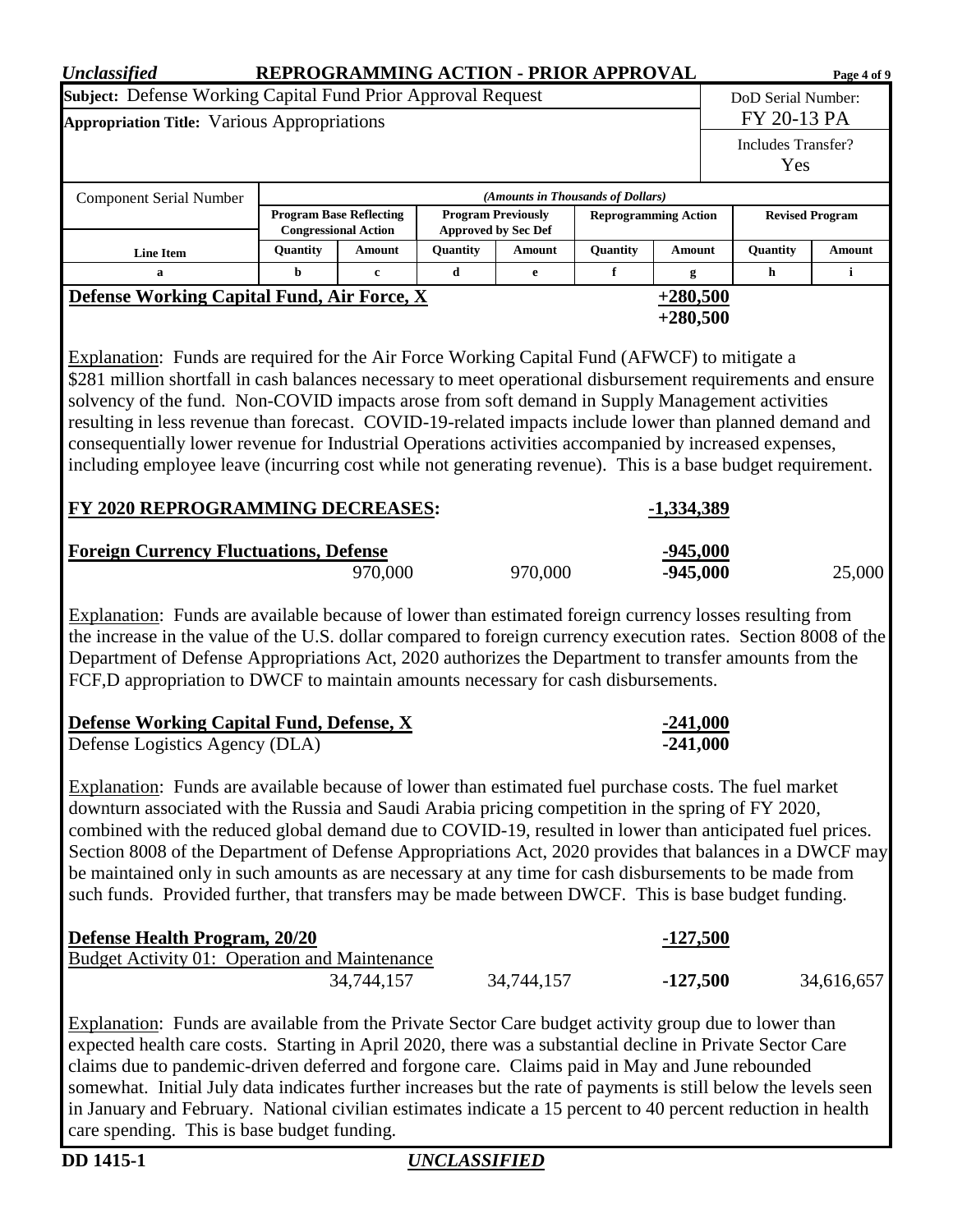| <b>Unclassified</b>                                                                                          |             |                                                                                                                   |                             |           | REPROGRAMMING ACTION - PRIOR APPROVAL |                |                    | Page 5 of 9  |  |
|--------------------------------------------------------------------------------------------------------------|-------------|-------------------------------------------------------------------------------------------------------------------|-----------------------------|-----------|---------------------------------------|----------------|--------------------|--------------|--|
| Subject: Defense Working Capital Fund Prior Approval Request                                                 |             |                                                                                                                   |                             |           |                                       |                | DoD Serial Number: |              |  |
| <b>Appropriation Title: Various Appropriations</b>                                                           |             |                                                                                                                   |                             |           |                                       |                | FY 20-13 PA        |              |  |
|                                                                                                              |             |                                                                                                                   |                             |           |                                       |                | Includes Transfer? |              |  |
|                                                                                                              |             |                                                                                                                   |                             |           |                                       |                | Yes                |              |  |
| <b>Component Serial Number</b>                                                                               |             |                                                                                                                   |                             |           | (Amounts in Thousands of Dollars)     |                |                    |              |  |
|                                                                                                              |             | <b>Program Base Reflecting</b>                                                                                    | <b>Reprogramming Action</b> |           | <b>Revised Program</b>                |                |                    |              |  |
|                                                                                                              |             | <b>Congressional Action</b><br><b>Approved by Sec Def</b><br>Quantity<br>Quantity<br>Quantity<br>Amount<br>Amount |                             |           |                                       | <b>Amount</b>  | Quantity           | Amount       |  |
| <b>Line Item</b><br>a                                                                                        | $\mathbf b$ | $\mathbf c$                                                                                                       | d                           | e         | f                                     | g              | h                  | $\mathbf{i}$ |  |
| <b>Operation and Maintenance, Army Reserve, 20/20</b>                                                        |             |                                                                                                                   |                             |           |                                       | $-20,889$      |                    |              |  |
| <b>Budget Activity 01: Operating Forces</b>                                                                  |             |                                                                                                                   |                             |           |                                       |                |                    |              |  |
|                                                                                                              |             | 2,949,921                                                                                                         |                             | 2,949,921 |                                       | $-20,889$      |                    | 2,929,032    |  |
|                                                                                                              |             |                                                                                                                   |                             |           |                                       |                |                    |              |  |
| Explanation: Funds are available due to DoD COVID-19 Stop Movement Order which disrupted                     |             |                                                                                                                   |                             |           |                                       |                |                    |              |  |
| operational training events such as Yellow Ribbon, Warrior Transitions, and pre-mobilization deployment      |             |                                                                                                                   |                             |           |                                       |                |                    |              |  |
| training. This is Title IX OCO funding.                                                                      |             |                                                                                                                   |                             |           |                                       |                |                    |              |  |
|                                                                                                              |             |                                                                                                                   |                             |           |                                       |                |                    |              |  |
|                                                                                                              |             |                                                                                                                   |                             |           |                                       |                |                    |              |  |
|                                                                                                              |             |                                                                                                                   | <b>PART III</b>             |           |                                       |                |                    |              |  |
|                                                                                                              |             |                                                                                                                   |                             |           |                                       |                |                    |              |  |
| <b>FY 2020 REPROGRAMMING INCREASE:</b><br>$+68,357$                                                          |             |                                                                                                                   |                             |           |                                       |                |                    |              |  |
| <b>Defense Working Capital Fund, Army, X</b>                                                                 |             |                                                                                                                   |                             |           |                                       | $+68,357$      |                    |              |  |
|                                                                                                              |             |                                                                                                                   |                             |           |                                       | $+68,357$      |                    |              |  |
|                                                                                                              |             |                                                                                                                   |                             |           |                                       |                |                    |              |  |
| Explanation: Funds are required to cover AWCF for losses associated with customer modifications to           |             |                                                                                                                   |                             |           |                                       |                |                    |              |  |
| scheduled deployments, cancelled training events, and reduced demand for depot operations linked to          |             |                                                                                                                   |                             |           |                                       |                |                    |              |  |
| Army's COVID-19 response, and consequently lower revenue. End of July's preliminary cash balance for         |             |                                                                                                                   |                             |           |                                       |                |                    |              |  |
| the Fund is \$709 million below its lower operating limit. Projecting into FY 2021, Army will remain         |             |                                                                                                                   |                             |           |                                       |                |                    |              |  |
| significantly below the lower limit and any adjustment made during the fiscal year will have significant     |             |                                                                                                                   |                             |           |                                       |                |                    |              |  |
| readiness impacts. This is an OCO requirement.                                                               |             |                                                                                                                   |                             |           |                                       |                |                    |              |  |
|                                                                                                              |             |                                                                                                                   |                             |           |                                       |                |                    |              |  |
| FY 2020 REPROGRAMMING DECREASE:                                                                              |             |                                                                                                                   |                             |           |                                       | $-68,357$      |                    |              |  |
| Drug Interdiction and Counter-Drug Activities, Defense, 20/20                                                |             |                                                                                                                   |                             |           |                                       | <u>-68,357</u> |                    |              |  |
| <b>Budget Activity 01: Counter-Narcotics Support</b>                                                         |             |                                                                                                                   |                             |           |                                       |                |                    |              |  |
|                                                                                                              |             | 675,271                                                                                                           |                             | 107,357   |                                       | $-68,357$      |                    | 39,000       |  |
|                                                                                                              |             |                                                                                                                   |                             |           |                                       |                |                    |              |  |
| Explanation: Funds are available from the Drug Interdiction and Counter-Drug Activities, Defense, 20/20      |             |                                                                                                                   |                             |           |                                       |                |                    |              |  |
| appropriation because commencing in FY 2020 the Afghanistan Security Forces Fund fully funds contractor      |             |                                                                                                                   |                             |           |                                       |                |                    |              |  |
| logistics support for the Special Mission Wing, including Special Mission Wing activities countering illicit |             |                                                                                                                   |                             |           |                                       |                |                    |              |  |
| narcotics production in Afghanistan. This is Title IX OCO funding.                                           |             |                                                                                                                   |                             |           |                                       |                |                    |              |  |
|                                                                                                              |             |                                                                                                                   |                             |           |                                       |                |                    |              |  |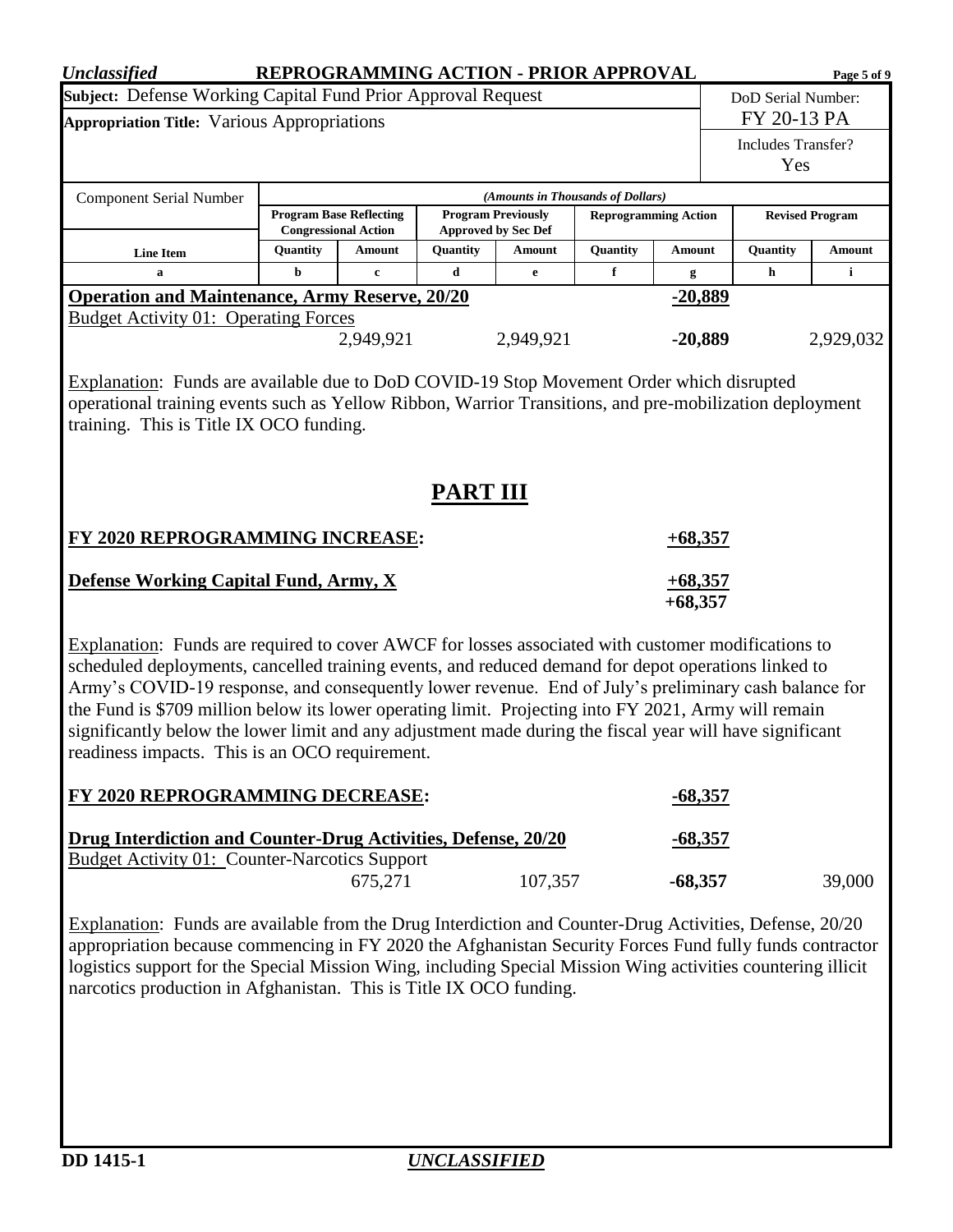| <b>Unclassified</b>                                                                                                                                                                                                                                                                                                                                                                                                                                                                                                          | REPROGRAMMING ACTION - PRIOR APPROVAL                           |                                                               |                |                                                         |                                   |                             |                           | Page 6 of 9            |
|------------------------------------------------------------------------------------------------------------------------------------------------------------------------------------------------------------------------------------------------------------------------------------------------------------------------------------------------------------------------------------------------------------------------------------------------------------------------------------------------------------------------------|-----------------------------------------------------------------|---------------------------------------------------------------|----------------|---------------------------------------------------------|-----------------------------------|-----------------------------|---------------------------|------------------------|
| Subject: Defense Working Capital Fund Prior Approval Request                                                                                                                                                                                                                                                                                                                                                                                                                                                                 |                                                                 |                                                               |                |                                                         |                                   |                             | DoD Serial Number:        |                        |
| <b>Appropriation Title: Various Appropriations</b>                                                                                                                                                                                                                                                                                                                                                                                                                                                                           |                                                                 |                                                               |                |                                                         |                                   |                             | FY 20-13 PA               |                        |
|                                                                                                                                                                                                                                                                                                                                                                                                                                                                                                                              |                                                                 |                                                               |                |                                                         |                                   |                             | Includes Transfer?<br>Yes |                        |
| <b>Component Serial Number</b>                                                                                                                                                                                                                                                                                                                                                                                                                                                                                               |                                                                 |                                                               |                |                                                         | (Amounts in Thousands of Dollars) |                             |                           |                        |
|                                                                                                                                                                                                                                                                                                                                                                                                                                                                                                                              |                                                                 | <b>Program Base Reflecting</b><br><b>Congressional Action</b> |                | <b>Program Previously</b><br><b>Approved by Sec Def</b> |                                   | <b>Reprogramming Action</b> |                           | <b>Revised Program</b> |
| <b>Line Item</b>                                                                                                                                                                                                                                                                                                                                                                                                                                                                                                             | Quantity                                                        | Amount                                                        | Quantity       | Amount                                                  | Quantity                          | Amount                      | Quantity                  | Amount                 |
| a                                                                                                                                                                                                                                                                                                                                                                                                                                                                                                                            | b                                                               | $\mathbf c$                                                   | d              | $\mathbf e$                                             | f                                 | g                           | h                         | i                      |
|                                                                                                                                                                                                                                                                                                                                                                                                                                                                                                                              |                                                                 |                                                               | <b>PART IV</b> |                                                         |                                   |                             |                           |                        |
| <b>FY 2019 REPROGRAMMING INCREASE:</b>                                                                                                                                                                                                                                                                                                                                                                                                                                                                                       |                                                                 |                                                               |                |                                                         |                                   | $+19,008$                   |                           |                        |
|                                                                                                                                                                                                                                                                                                                                                                                                                                                                                                                              | Defense Working Capital Fund, Army, X<br>$+19,008$<br>$+19,008$ |                                                               |                |                                                         |                                   |                             |                           |                        |
| scheduled deployments, cancelled training events, and reduced demand for depot operations linked to<br>Army's COVID-19 response, and consequently lower revenue. End of July's preliminary cash balance for<br>the Fund is \$709 million below its lower operating limit. Projecting into FY 2021, Army will remain<br>significantly below the lower limit and any adjustment made during the fiscal year will have significant<br>readiness impacts. This is a base budget requirement.<br>FY 2019 REPROGRAMMING DECREASES: |                                                                 |                                                               |                |                                                         |                                   | <u>-19,008</u>              |                           |                        |
| <b>Research, Development, Test, and Evaluation, Army, 19/20</b>                                                                                                                                                                                                                                                                                                                                                                                                                                                              |                                                                 |                                                               |                |                                                         |                                   | <u>-19,008</u>              |                           |                        |
| <b>Budget Activity 04: Advanced Component Development &amp; Prototypes</b>                                                                                                                                                                                                                                                                                                                                                                                                                                                   |                                                                 |                                                               |                |                                                         |                                   |                             |                           |                        |
| 0604017A Robotics Development                                                                                                                                                                                                                                                                                                                                                                                                                                                                                                |                                                                 |                                                               |                |                                                         |                                   |                             |                           |                        |
|                                                                                                                                                                                                                                                                                                                                                                                                                                                                                                                              |                                                                 | 74,346                                                        |                | 74,346                                                  |                                   | $-1,950$                    |                           | 72,396                 |
| Explanation: Funds are available due to excess Program Management / Support funding for the Soldier<br>Robotics Systems programs. This is base budget funding.                                                                                                                                                                                                                                                                                                                                                               |                                                                 |                                                               |                |                                                         |                                   |                             |                           |                        |
| <b>Budget Activity 05: System Development and Demonstration</b><br>0604328A TRACTOR CAGE                                                                                                                                                                                                                                                                                                                                                                                                                                     |                                                                 |                                                               |                |                                                         |                                   |                             |                           |                        |
|                                                                                                                                                                                                                                                                                                                                                                                                                                                                                                                              |                                                                 | 27,038                                                        |                | 27,038                                                  |                                   | $-2,010$                    |                           | 25,028                 |
| Explanation: Funds are available from a classified effort. Additional classified details will be provided<br>under separate cover. This is base budget funding.                                                                                                                                                                                                                                                                                                                                                              |                                                                 |                                                               |                |                                                         |                                   |                             |                           |                        |
| 0604633A Air Traffic Control                                                                                                                                                                                                                                                                                                                                                                                                                                                                                                 |                                                                 | 12,326                                                        |                | 12,326                                                  |                                   | $-260$                      |                           | 12,066                 |
| Explanation: Funds are available because all FY 2019 requirements for the Air Traffic Control program<br>have been met. The remaining funds are excess. This is base budget funding.                                                                                                                                                                                                                                                                                                                                         |                                                                 |                                                               |                |                                                         |                                   |                             |                           |                        |
|                                                                                                                                                                                                                                                                                                                                                                                                                                                                                                                              |                                                                 |                                                               |                |                                                         |                                   |                             |                           |                        |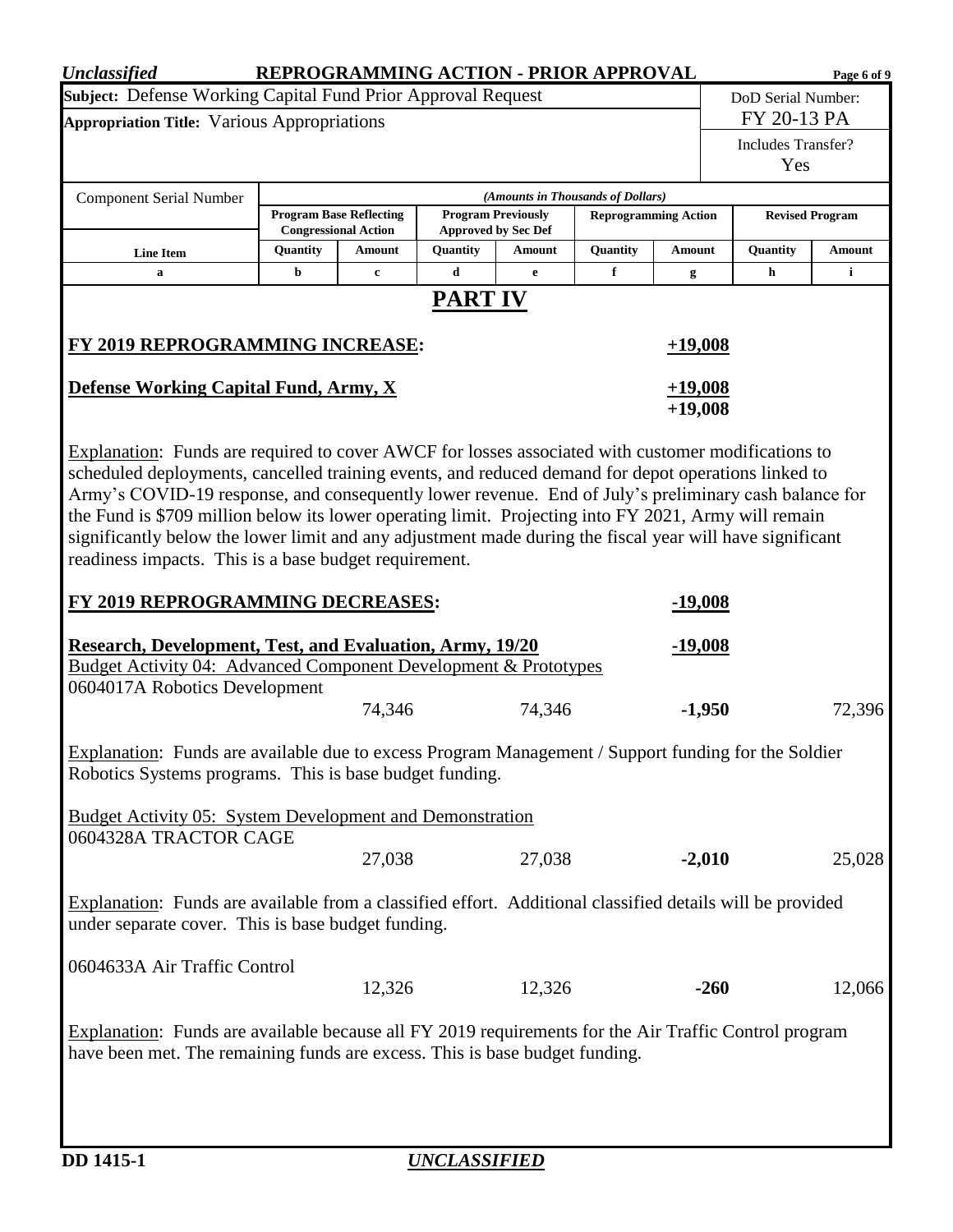| <b>Unclassified</b>                                                                                                                                                                                                 |                                                                                    |                                                               |          |                                                         | REPROGRAMMING ACTION - PRIOR APPROVAL |               |          |                                  | Page 7 of 9   |  |
|---------------------------------------------------------------------------------------------------------------------------------------------------------------------------------------------------------------------|------------------------------------------------------------------------------------|---------------------------------------------------------------|----------|---------------------------------------------------------|---------------------------------------|---------------|----------|----------------------------------|---------------|--|
|                                                                                                                                                                                                                     | Subject: Defense Working Capital Fund Prior Approval Request<br>DoD Serial Number: |                                                               |          |                                                         |                                       |               |          |                                  |               |  |
| <b>Appropriation Title: Various Appropriations</b>                                                                                                                                                                  |                                                                                    |                                                               |          |                                                         |                                       |               |          | FY 20-13 PA                      |               |  |
|                                                                                                                                                                                                                     |                                                                                    |                                                               |          |                                                         |                                       |               |          | <b>Includes Transfer?</b><br>Yes |               |  |
|                                                                                                                                                                                                                     |                                                                                    |                                                               |          |                                                         |                                       |               |          |                                  |               |  |
| <b>Component Serial Number</b>                                                                                                                                                                                      |                                                                                    |                                                               |          |                                                         | (Amounts in Thousands of Dollars)     |               |          |                                  |               |  |
|                                                                                                                                                                                                                     |                                                                                    | <b>Program Base Reflecting</b><br><b>Congressional Action</b> |          | <b>Program Previously</b><br><b>Approved by Sec Def</b> | <b>Reprogramming Action</b>           |               |          | <b>Revised Program</b>           |               |  |
| <b>Line Item</b>                                                                                                                                                                                                    | Quantity                                                                           | Amount                                                        | Quantity | Amount                                                  | Quantity                              | <b>Amount</b> |          | Quantity                         | <b>Amount</b> |  |
| a                                                                                                                                                                                                                   | b                                                                                  | $\mathbf c$                                                   | d        | $\mathbf{e}$                                            | f                                     | g             |          | h                                | $\mathbf{i}$  |  |
| 0604713A Combat Feeding, Clothing, and Equipment                                                                                                                                                                    |                                                                                    |                                                               |          |                                                         |                                       |               |          |                                  |               |  |
|                                                                                                                                                                                                                     |                                                                                    | 4,497                                                         |          | 4,497                                                   |                                       |               | $-1,000$ |                                  | 3,497         |  |
|                                                                                                                                                                                                                     |                                                                                    |                                                               |          |                                                         |                                       |               |          |                                  |               |  |
| Explanation: Funds are available due to excess Program Management / Support funding for the Battlefield<br>Kitchen program as they transition into Low Rate Initial Production (LRIP). This is base budget funding. |                                                                                    |                                                               |          |                                                         |                                       |               |          |                                  |               |  |
|                                                                                                                                                                                                                     |                                                                                    |                                                               |          |                                                         |                                       |               |          |                                  |               |  |
| 0604804A Logistics and Engineer Equipment - Eng Dev                                                                                                                                                                 |                                                                                    |                                                               |          |                                                         |                                       |               |          |                                  |               |  |
|                                                                                                                                                                                                                     |                                                                                    | 74,353                                                        |          | 74,353                                                  |                                       |               | $-800$   |                                  | 73,553        |  |
|                                                                                                                                                                                                                     |                                                                                    |                                                               |          |                                                         |                                       |               |          |                                  |               |  |
| Explanation: Funds are available due to contract cost savings on the 3K Tactical Water Purification System                                                                                                          |                                                                                    |                                                               |          |                                                         |                                       |               |          |                                  |               |  |
| (TWPS), and Armament Repair Shop Set (ARSS) 2 programs as well as Program Management / Support                                                                                                                      |                                                                                    |                                                               |          |                                                         |                                       |               |          |                                  |               |  |
| costs on the Engineer Support Equipment program. This is base budget funding.                                                                                                                                       |                                                                                    |                                                               |          |                                                         |                                       |               |          |                                  |               |  |
|                                                                                                                                                                                                                     |                                                                                    |                                                               |          |                                                         |                                       |               |          |                                  |               |  |
| 0604808A Landmine Warfare/Barrier - Eng Dev                                                                                                                                                                         |                                                                                    |                                                               |          |                                                         |                                       |               |          |                                  |               |  |
| 41,078<br>$-805$<br>41,078                                                                                                                                                                                          |                                                                                    |                                                               |          |                                                         |                                       | 40,273        |          |                                  |               |  |
| Explanation: Funds are available because all FY 2019 requirements for the Mine Neutral/Detection program                                                                                                            |                                                                                    |                                                               |          |                                                         |                                       |               |          |                                  |               |  |
| have been met. The remaining funds are excess. This is base budget funding.                                                                                                                                         |                                                                                    |                                                               |          |                                                         |                                       |               |          |                                  |               |  |
|                                                                                                                                                                                                                     |                                                                                    |                                                               |          |                                                         |                                       |               |          |                                  |               |  |
| 0605036A Combating Weapons of Mass Destruction (CWMD)                                                                                                                                                               |                                                                                    |                                                               |          |                                                         |                                       |               |          |                                  |               |  |
|                                                                                                                                                                                                                     |                                                                                    | 11,297                                                        |          | 11,297                                                  |                                       |               | -465     |                                  | 10,832        |  |
|                                                                                                                                                                                                                     |                                                                                    |                                                               |          |                                                         |                                       |               |          |                                  |               |  |
| Explanation: Funds are available because all FY 2019 requirements for the Combating Weapons of Mass                                                                                                                 |                                                                                    |                                                               |          |                                                         |                                       |               |          |                                  |               |  |
| Destruction program have been met. The remaining funds are excess. This is base budget funding.                                                                                                                     |                                                                                    |                                                               |          |                                                         |                                       |               |          |                                  |               |  |
| 0605053A Ground Robotics                                                                                                                                                                                            |                                                                                    |                                                               |          |                                                         |                                       |               |          |                                  |               |  |
|                                                                                                                                                                                                                     |                                                                                    | 68,671                                                        |          | 68,671                                                  |                                       |               | $-2,024$ |                                  | 66,647        |  |
|                                                                                                                                                                                                                     |                                                                                    |                                                               |          |                                                         |                                       |               |          |                                  |               |  |
| Explanation: Funds are available due to contract cost savings on the Common Robotic System – Individual                                                                                                             |                                                                                    |                                                               |          |                                                         |                                       |               |          |                                  |               |  |
| (CRS(I)) program as they transition to Low Rate Initial Production (LRIP). This is base budget funding.                                                                                                             |                                                                                    |                                                               |          |                                                         |                                       |               |          |                                  |               |  |
|                                                                                                                                                                                                                     |                                                                                    |                                                               |          |                                                         |                                       |               |          |                                  |               |  |
| <b>Budget Activity 06: RDT&amp;E Management Support</b>                                                                                                                                                             |                                                                                    |                                                               |          |                                                         |                                       |               |          |                                  |               |  |
| 0604759A Major T&E Investment                                                                                                                                                                                       |                                                                                    |                                                               |          |                                                         |                                       |               |          |                                  |               |  |
|                                                                                                                                                                                                                     |                                                                                    | 79,192                                                        |          | 75,517                                                  |                                       |               | $-325$   |                                  | 75,192        |  |
| Explanation: Funds are available because all FY 2019 requirements for the Warrior Injury Assessment                                                                                                                 |                                                                                    |                                                               |          |                                                         |                                       |               |          |                                  |               |  |
|                                                                                                                                                                                                                     |                                                                                    |                                                               |          |                                                         |                                       |               |          |                                  |               |  |
| Manikin program have been met. The remaining funds are excess. This is base budget funding.                                                                                                                         |                                                                                    |                                                               |          |                                                         |                                       |               |          |                                  |               |  |
|                                                                                                                                                                                                                     |                                                                                    |                                                               |          |                                                         |                                       |               |          |                                  |               |  |
|                                                                                                                                                                                                                     |                                                                                    |                                                               |          |                                                         |                                       |               |          |                                  |               |  |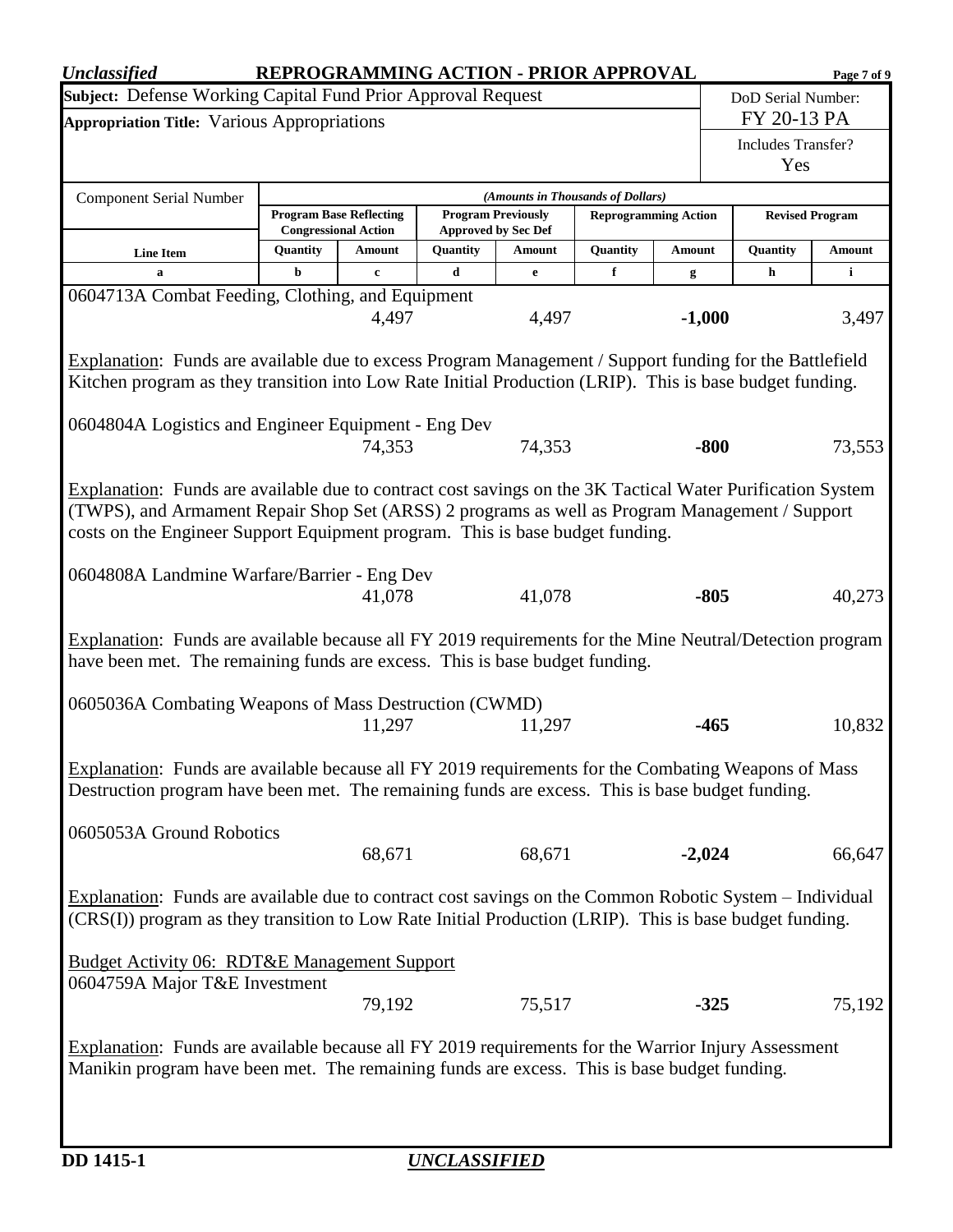| <b>Unclassified</b>                                                                                                                                              |               |                                                           |                     |                           | REPROGRAMMING ACTION - PRIOR APPROVAL                            |             |                           | Page 8 of 9 |  |
|------------------------------------------------------------------------------------------------------------------------------------------------------------------|---------------|-----------------------------------------------------------|---------------------|---------------------------|------------------------------------------------------------------|-------------|---------------------------|-------------|--|
| Subject: Defense Working Capital Fund Prior Approval Request                                                                                                     |               |                                                           |                     |                           |                                                                  |             | DoD Serial Number:        |             |  |
| <b>Appropriation Title: Various Appropriations</b>                                                                                                               |               |                                                           |                     |                           |                                                                  |             | FY 20-13 PA               |             |  |
|                                                                                                                                                                  |               |                                                           |                     |                           |                                                                  |             | Includes Transfer?<br>Yes |             |  |
|                                                                                                                                                                  |               |                                                           |                     |                           |                                                                  |             |                           |             |  |
| <b>Component Serial Number</b>                                                                                                                                   |               | <b>Program Base Reflecting</b>                            |                     | <b>Program Previously</b> | (Amounts in Thousands of Dollars)<br><b>Reprogramming Action</b> |             | <b>Revised Program</b>    |             |  |
|                                                                                                                                                                  |               | <b>Congressional Action</b><br><b>Approved by Sec Def</b> |                     |                           |                                                                  |             |                           |             |  |
| <b>Line Item</b><br>a                                                                                                                                            | Quantity<br>b | Amount<br>$\mathbf c$                                     | Quantity<br>d       | Amount<br>e               | Quantity<br>f                                                    | Amount<br>g | Quantity<br>h             | Amount<br>i |  |
| 0605326A Concepts Experimentation Program                                                                                                                        |               |                                                           |                     |                           |                                                                  |             |                           |             |  |
|                                                                                                                                                                  |               | 30,383                                                    |                     | 30,383                    |                                                                  | $-736$      |                           | 29,647      |  |
| Explanation: Funds are available because all FY 2019 requirements for the Army/Joint Experimentation                                                             |               |                                                           |                     |                           |                                                                  |             |                           |             |  |
| program have been met. The remaining funds are excess. This is base budget funding.                                                                              |               |                                                           |                     |                           |                                                                  |             |                           |             |  |
|                                                                                                                                                                  |               |                                                           |                     |                           |                                                                  |             |                           |             |  |
| 0605801A Program wide Activities                                                                                                                                 |               | 60,903                                                    |                     | 60,903                    |                                                                  | $-1,000$    |                           | 59,903      |  |
| Explanation: Funds are available because all FY 2019 requirements for the Army Science Board program                                                             |               |                                                           |                     |                           |                                                                  |             |                           |             |  |
| have been met. The remaining funds are excess. This is base budget funding.                                                                                      |               |                                                           |                     |                           |                                                                  |             |                           |             |  |
|                                                                                                                                                                  |               |                                                           |                     |                           |                                                                  |             |                           |             |  |
| 0605803A Technical Information Activities                                                                                                                        |               | 29,002                                                    |                     | 29,002                    |                                                                  | $-1,180$    |                           | 27,822      |  |
|                                                                                                                                                                  |               |                                                           |                     |                           |                                                                  |             |                           |             |  |
| Explanation: Funds are available because all FY 2019 requirements for the Acquisition Tech Activities                                                            |               |                                                           |                     |                           |                                                                  |             |                           |             |  |
| program have been met. The remaining funds are excess. This is base budget funding.                                                                              |               |                                                           |                     |                           |                                                                  |             |                           |             |  |
| <b>Budget Activity 07: Operational Systems Development</b>                                                                                                       |               |                                                           |                     |                           |                                                                  |             |                           |             |  |
| 0203744A Aircraft Modifications/Product Improvement Programs                                                                                                     |               |                                                           |                     |                           |                                                                  |             |                           |             |  |
|                                                                                                                                                                  |               | 17,678                                                    |                     | 17,678                    |                                                                  | $-3,000$    |                           | 14,678      |  |
|                                                                                                                                                                  |               |                                                           |                     |                           |                                                                  |             |                           |             |  |
| Explanation: Funds are available due to a delay in the Warrior Alpha/Block 0 Conversions contract award<br>from FY 2019 to FY 2020. This is base budget funding. |               |                                                           |                     |                           |                                                                  |             |                           |             |  |
|                                                                                                                                                                  |               |                                                           |                     |                           |                                                                  |             |                           |             |  |
| 0203758A Digitization                                                                                                                                            |               | 6,304                                                     |                     | 6,304                     |                                                                  | $-1,500$    |                           | 4,804       |  |
|                                                                                                                                                                  |               |                                                           |                     |                           |                                                                  |             |                           |             |  |
| Explanation: Funds are available due to excess Program Support funding for the Army Equipping<br>Enterprise System (AE2S) program. This is base budget funding.  |               |                                                           |                     |                           |                                                                  |             |                           |             |  |
|                                                                                                                                                                  |               |                                                           |                     |                           |                                                                  |             |                           |             |  |
| 0205410A Materials Handling Equipment                                                                                                                            |               |                                                           |                     |                           |                                                                  |             |                           |             |  |
|                                                                                                                                                                  |               | 1,459                                                     |                     | 1,459                     |                                                                  | $-410$      |                           | 1,049       |  |
| Explanation: Funds are available because they are excess to the integration efforts of the Commercial $-$ off                                                    |               |                                                           |                     |                           |                                                                  |             |                           |             |  |
| $-$ the $-$ shelf (COTS) obstacle detector efforts. This is base budget funding.                                                                                 |               |                                                           |                     |                           |                                                                  |             |                           |             |  |
|                                                                                                                                                                  |               |                                                           |                     |                           |                                                                  |             |                           |             |  |
| 0603813A TRACTOR PULL                                                                                                                                            |               | 4,060                                                     |                     | 4,060                     |                                                                  |             | $-43$                     | 4,017       |  |
| Explanation: Funds are available from a classified effort. Additional classified details will be provided                                                        |               |                                                           |                     |                           |                                                                  |             |                           |             |  |
| under separate cover. This is base budget funding.                                                                                                               |               |                                                           |                     |                           |                                                                  |             |                           |             |  |
|                                                                                                                                                                  |               |                                                           |                     |                           |                                                                  |             |                           |             |  |
| DD 1415-1                                                                                                                                                        |               |                                                           | <u>UNCLASSIFIED</u> |                           |                                                                  |             |                           |             |  |